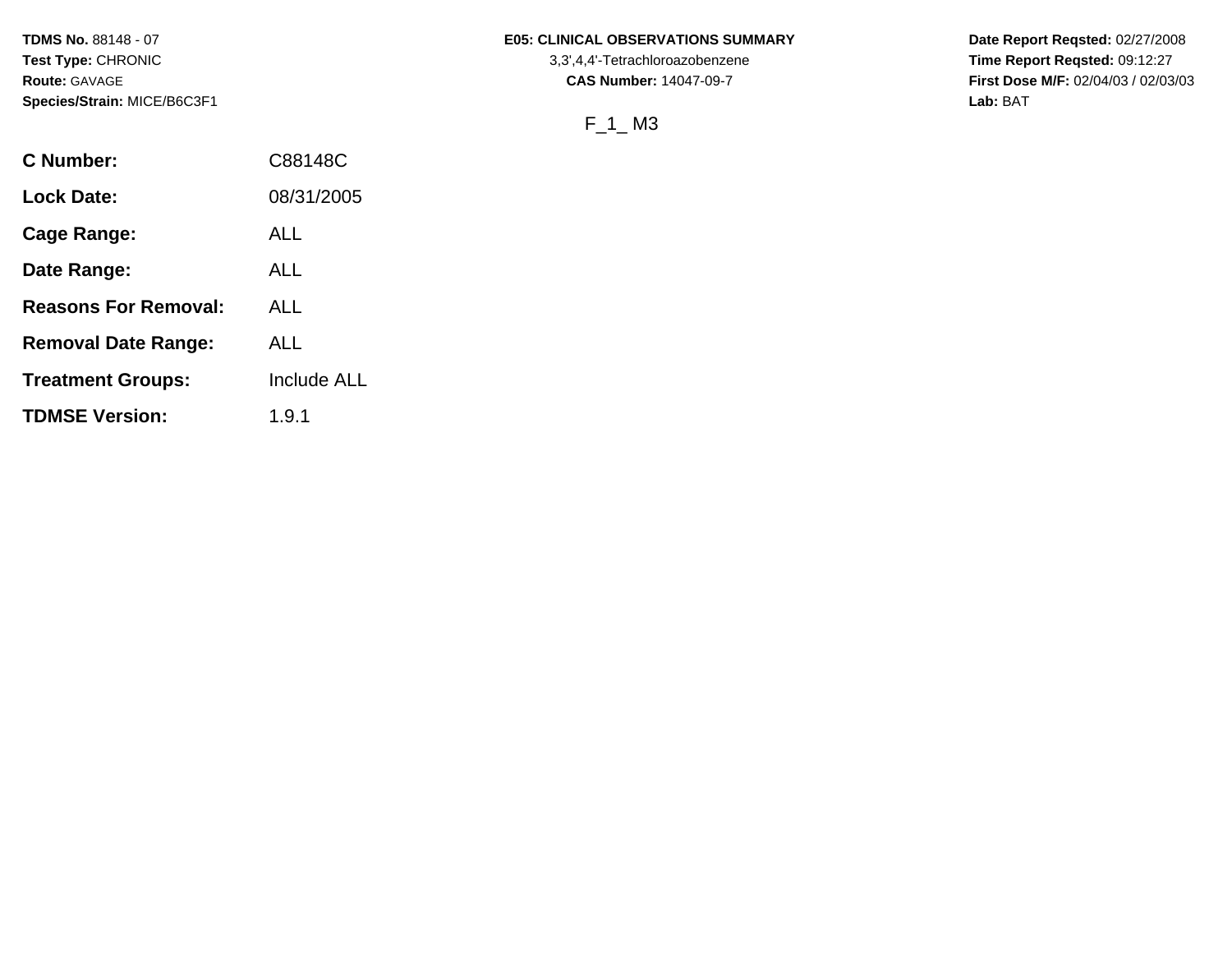**Species/Strain:** MICE/B6C3F1 **Lab:** BAT

**SEX:** MALE **WEEK:** 104

## **TDMS No. 88148 - 07 E05: CLINICAL OBSERVATIONS SUMMARY** Date Report Reqsted: 02/27/2008

**Test Type:** CHRONIC 3,3',4,4'-Tetrachloroazobenzene **Time Report Reqsted:** 09:12:27 **Route:** GAVAGE **CAS Number:** 14047-09-7 **First Dose M/F:** 02/04/03 / 02/03/03

|                                             | 0 MG/KG         |                 | 3 MG/KG        |                   | 10 MG/KG       |                 | 30 MG/KG       |                 |
|---------------------------------------------|-----------------|-----------------|----------------|-------------------|----------------|-----------------|----------------|-----------------|
| <b>OBSERVATION</b>                          | <b>CURRENT*</b> | TOTAL+          | <b>CURRENT</b> | <b>TOTAL</b>      | <b>CURRENT</b> | <b>TOTAL</b>    | <b>CURRENT</b> | <b>TOTAL</b>    |
| <b>Abnormal Breathing</b>                   | 0/0             | 0/50            | 0/0            | 0/50              | 0/0            | 1/50<br>DAY 673 | 0/0            | 0/50            |
| <b>Eye Abnormality</b>                      | 0/0             | 1/50<br>DAY 393 | 0/0            | 0/50              | 0/0            | 2/50<br>DAY 617 | 0/0            | 0/50            |
| Lethargic                                   | 0/0             | 1/50<br>DAY 561 | 0/0            | 0/50              | 0/0            | 1/50<br>DAY 673 | 0/0            | 0/50            |
| <b>Mass</b><br>Torso/Lateral                | 0/0             | 1/50<br>DAY 561 | 0/0            | 1/50<br>DAY 673   | 0/0            | 0/50            | 0/0            | 0/50            |
| <b>Nasal/Eye Discharge</b>                  | 0/0             | 1/50<br>DAY 617 | 0/0            | 1/50<br>DAY 645   | 0/0            | 0/50            | 0/0            | 0/50            |
| <b>Ruffled Fur</b>                          | 0/0             | 4/50<br>DAY 645 | 0/0            | 6/50<br>DAY 365   | 0/0            | 4/50<br>DAY 365 | 0/0            | 0/50            |
| <b>Thin</b>                                 | 0/0             | 9/50<br>DAY 421 | 0/0            | 6/50<br>DAY 449   | 0/0            | 5/50<br>DAY 477 | 0/0            | 2/50<br>DAY 337 |
| <b>Ulcer/Abscess</b><br><b>Torso/Dorsal</b> | 0/0             | 3/50<br>DAY 617 | 0/0            | $2/50$<br>DAY 645 | 0/0            | 1/50<br>DAY 673 | 0/0            | 0/50            |

\* ANIMALS WITH OBSERVATION IN CURRENT PERIOD / TOTAL ANIMALS OBSERVED IN CURRENT PERIOD (WITHIN 30 DAYS OF RUN DATE)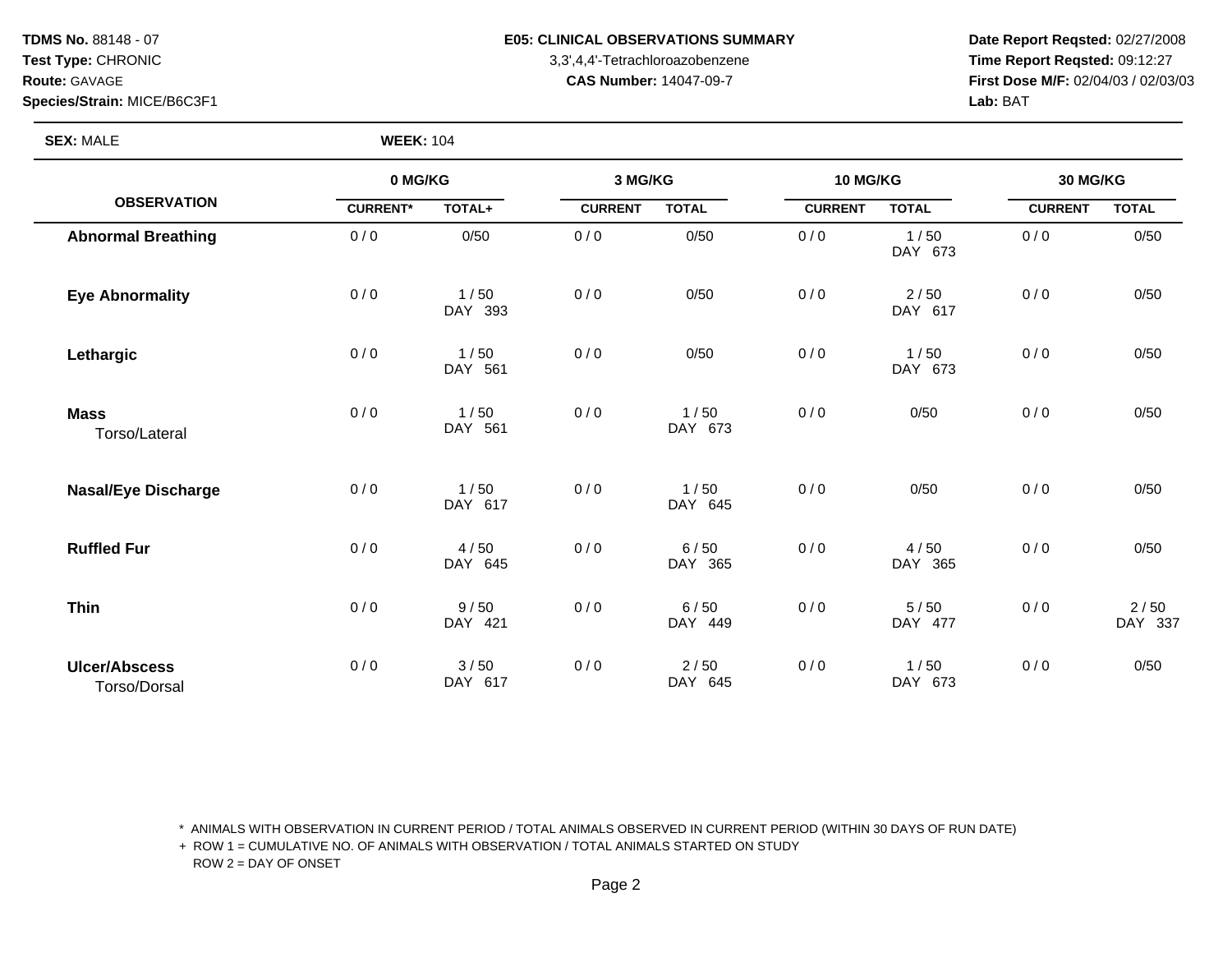| <b>TDMS No. 88148 - 07</b>  |
|-----------------------------|
| <b>Test Type: CHRONIC</b>   |
| <b>Route: GAVAGE</b>        |
| Species/Strain: MICE/B6C3F1 |

## E05: CLINICAL OBSERVATIONS SUMMARY Date Report Reqsted: 02/27/2008

3,3',4,4'-Tetrachloroazobenzene **Time Report Reqsted:** 09:12:27 **CAS Number:** 14047-09-7 **First Dose M/F:** 02/04/03 / 02/03/03 **Lab:** BAT

**SEX:** MALE **WEEK:** 104

|                                       |                 | 0 MG/KG             |                | 3 MG/KG              |                | 10 MG/KG            |                | 30 MG/KG           |  |
|---------------------------------------|-----------------|---------------------|----------------|----------------------|----------------|---------------------|----------------|--------------------|--|
| <b>OBSERVATION</b>                    | <b>CURRENT*</b> | TOTAL+              | <b>CURRENT</b> | <b>TOTAL</b>         | <b>CURRENT</b> | <b>TOTAL</b>        | <b>CURRENT</b> | <b>TOTAL</b>       |  |
| <b>Ulcer/Abscess</b><br>Torso/Lateral | 0/0             | 0/50                | 0/0            | 1/50<br>DAY<br>- 449 | 0/0            | 1/50<br>DAY.<br>645 | 0/0            | 0/50               |  |
| <b>Ulcer/Abscess</b><br>Head          | 0/0             | 5/50<br>-421<br>DAY | 0/0            | 8/50<br>DAY 225      | 0/0            | 17/50<br>DAY<br>169 | 0/0            | 7/50<br>DAY<br>197 |  |

\* ANIMALS WITH OBSERVATION IN CURRENT PERIOD / TOTAL ANIMALS OBSERVED IN CURRENT PERIOD (WITHIN 30 DAYS OF RUN DATE)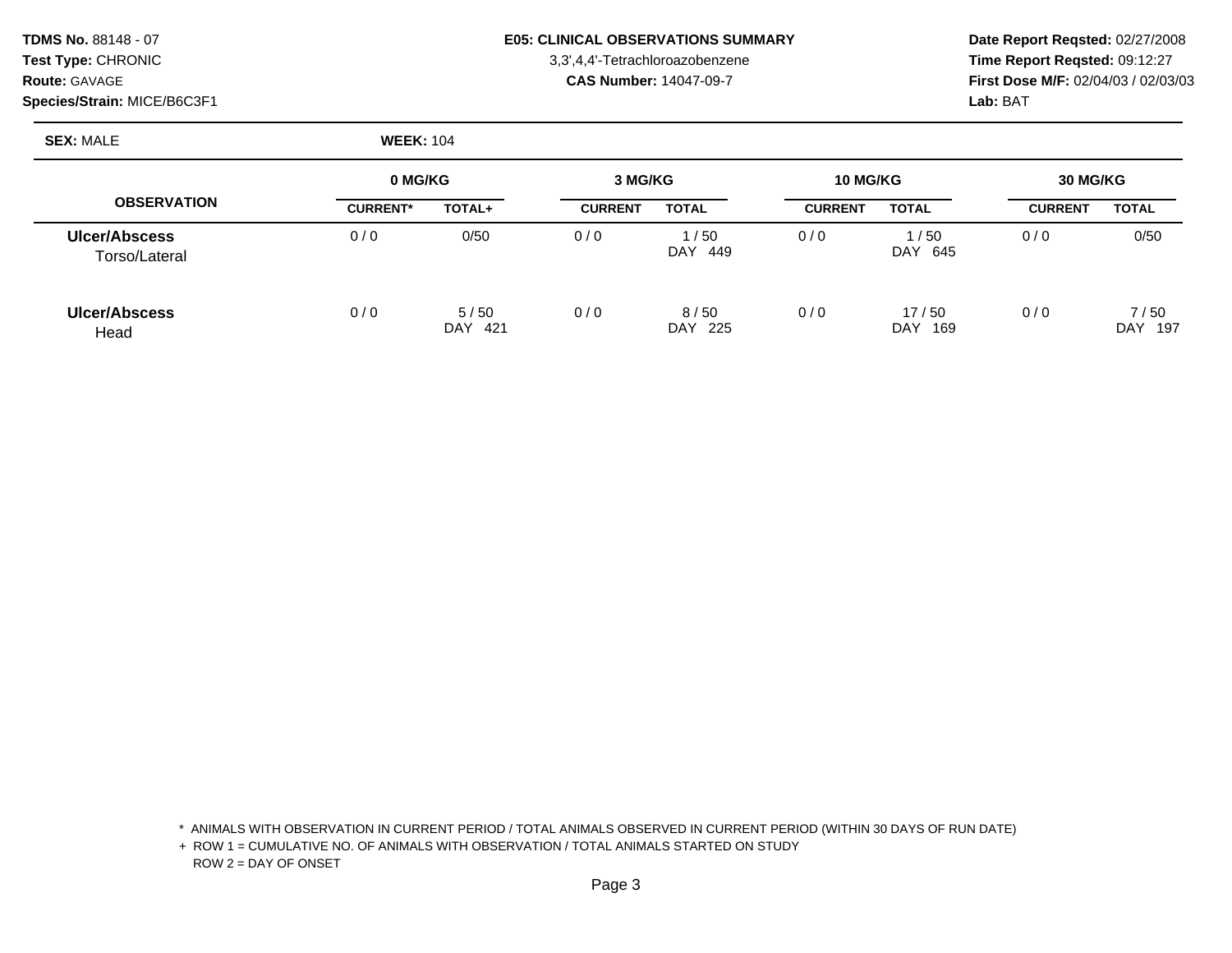| TDMS No. 88148 - 07         |
|-----------------------------|
| Test Type: CHRONIC          |
| <b>Route: GAVAGE</b>        |
| Species/Strain: MICE/B6C3F1 |

3,3',4,4'-Tetrachloroazobenzene **CAS Number:** 14047-09-7

**Date Report Reqsted:** 02/27/2008 **Time Report Reqsted:** 09:12:27 **First Dose M/F:** 02/04/03 / 02/03/03 **Lab:** BAT

**SEX:** MALE **WEEK:** 104

\*\*\* END OF MALE DATA \*\*\*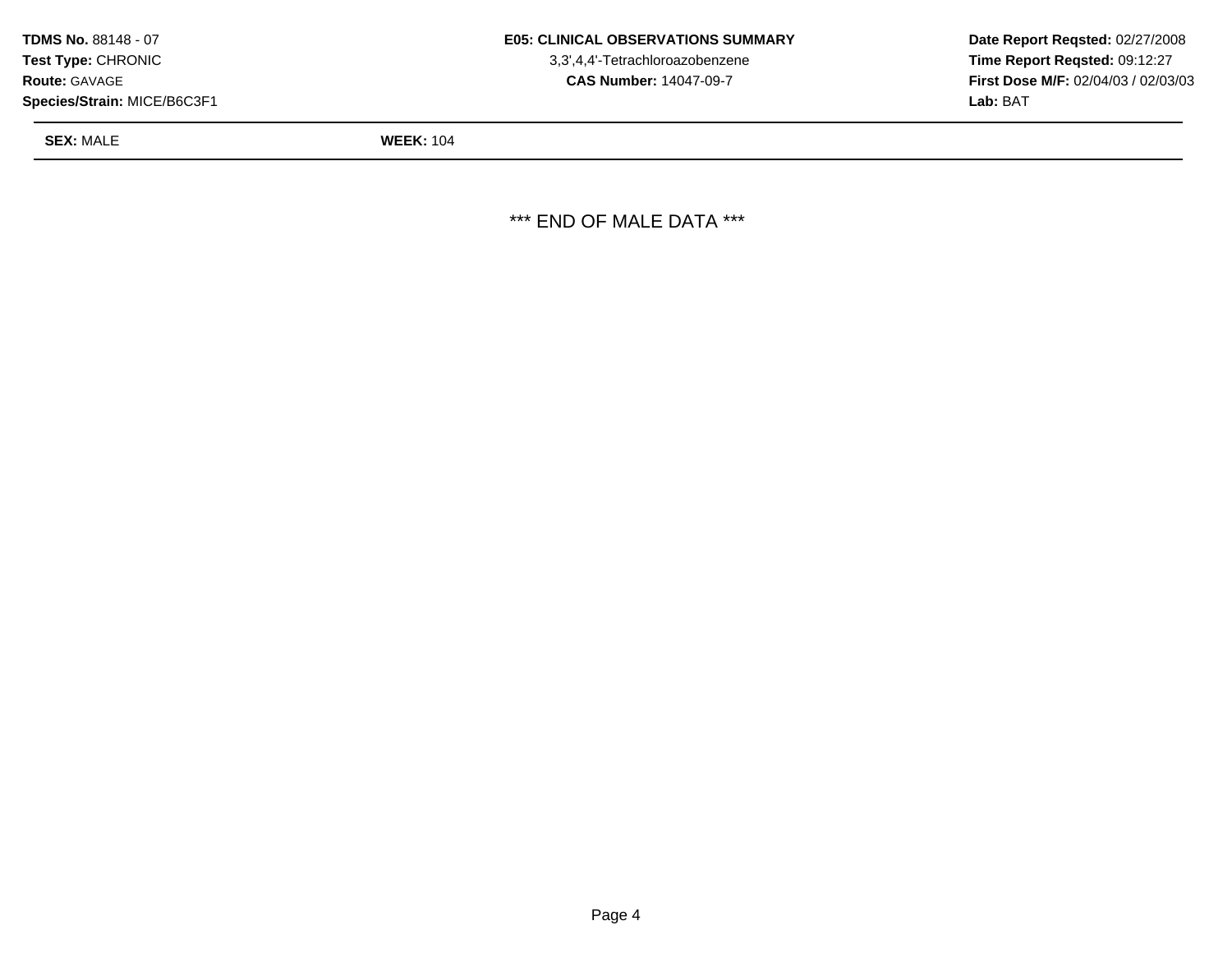**Species/Strain:** MICE/B6C3F1 **Lab:** BAT

**SEX:** FEMALE **WEEK:** 105

#### **TDMS No. 88148 - 07 E05: CLINICAL OBSERVATIONS SUMMARY** Date Report Reqsted: 02/27/2008

**Test Type:** CHRONIC 3,3',4,4'-Tetrachloroazobenzene **Time Report Reqsted:** 09:12:27 **Route:** GAVAGE **CAS Number:** 14047-09-7 **First Dose M/F:** 02/04/03 / 02/03/03

|                              | 0 MG/KG         |                   | 3 MG/KG        |                   | 10 MG/KG       |                   | 30 MG/KG       |                 |
|------------------------------|-----------------|-------------------|----------------|-------------------|----------------|-------------------|----------------|-----------------|
| <b>OBSERVATION</b>           | <b>CURRENT*</b> | TOTAL+            | <b>CURRENT</b> | <b>TOTAL</b>      | <b>CURRENT</b> | <b>TOTAL</b>      | <b>CURRENT</b> | <b>TOTAL</b>    |
| <b>Abnormal Breathing</b>    | 0/0             | 0/50              | 0/0            | 0/50              | 0/0            | 1/50<br>DAY 673   | 0/0            | 1/50<br>DAY 337 |
| <b>Eye Abnormality</b>       | 0/0             | $2/50$<br>DAY 449 | 0/0            | 1/50<br>DAY 589   | 0/0            | 1/50<br>DAY 645   | 0/0            | 1/50<br>DAY 645 |
| <b>Mass</b><br>Appendage     | 0/0             | 0/50              | 0/0            | 1/50<br>DAY 589   | 0/0            | 0/50              | 0/0            | 0/50            |
| <b>Mass</b><br>Torso/Dorsal  | 0/0             | 1/50<br>DAY 589   | 0/0            | $2/50$<br>DAY 645 | 0/0            | 1/50<br>DAY 477   | 0/0            | 1/50<br>DAY 505 |
| <b>Mass</b><br>Head          | 0/0             | 0/50              | 0/0            | $2/50$<br>DAY 673 | 0/0            | 1/50<br>DAY 673   | 0/0            | 1/50<br>DAY 337 |
| <b>Mass</b><br>Torso/Lateral | 0/0             | $2/50$<br>DAY 561 | 0/0            | 1/50<br>DAY 617   | 0/0            | 0/50              | 0/0            | 3/50<br>DAY 449 |
| <b>Mass</b><br>Torso/Ventral | 0/0             | 1/50<br>DAY 449   | 0/0            | $2/50$<br>DAY 645 | 0/0            | 4/50<br>DAY 449   | 0/0            | 4/50<br>DAY 449 |
| <b>Nasal/Eye Discharge</b>   | 0/0             | 0/50              | 0/0            | 0/50              | 0/0            | $2/50$<br>DAY 589 | 0/0            | 1/50<br>DAY 589 |

\* ANIMALS WITH OBSERVATION IN CURRENT PERIOD / TOTAL ANIMALS OBSERVED IN CURRENT PERIOD (WITHIN 30 DAYS OF RUN DATE)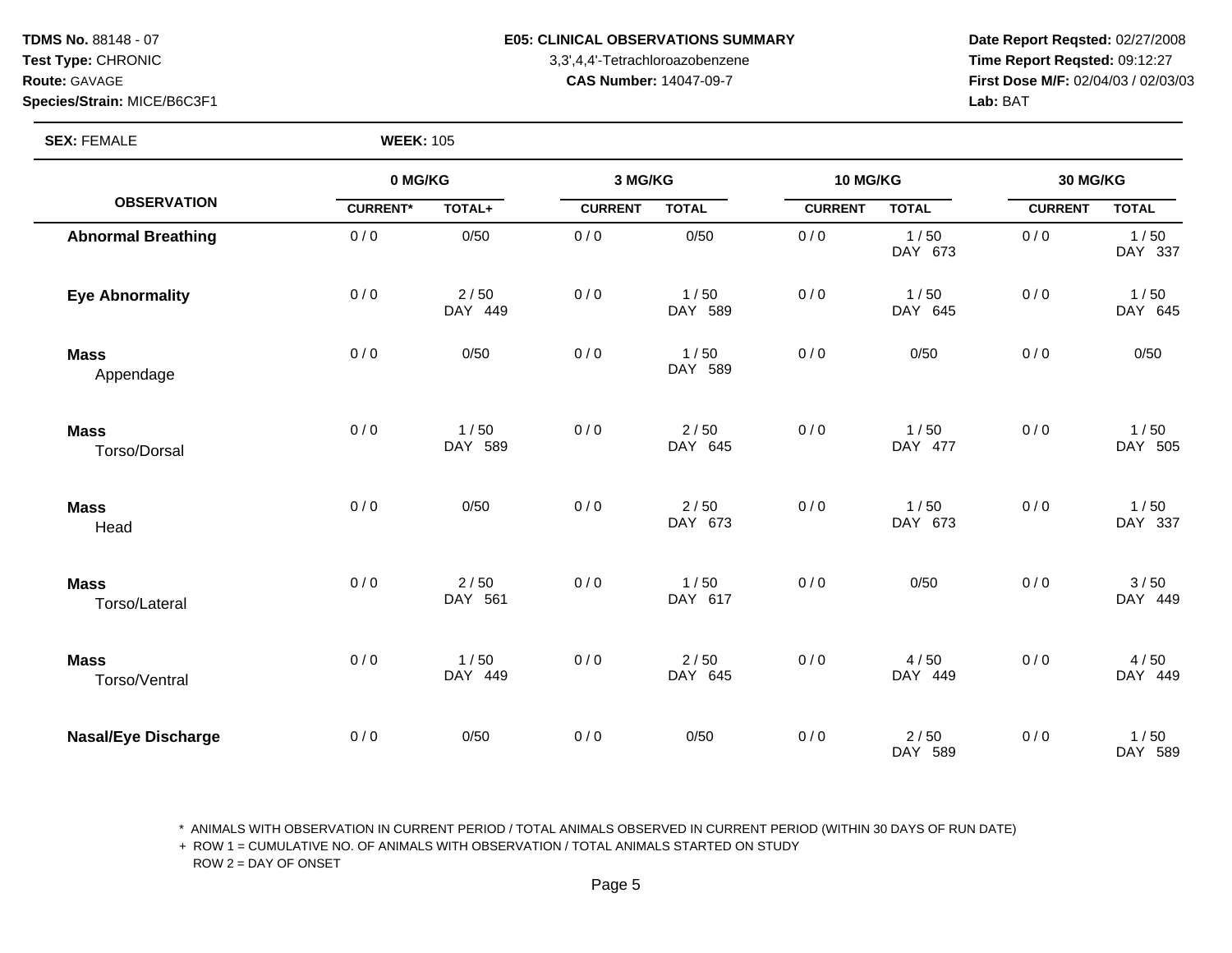**TDMS No.** 88148 - 07 **Test Type:** CHRONIC **Route:** GAVAGE

#### E05: CLINICAL OBSERVATIONS SUMMARY Date Report Reqsted: 02/27/2008

3,3',4,4'-Tetrachloroazobenzene **Time Report Reqsted:** 09:12:27 **CAS Number:** 14047-09-7 **First Dose M/F:** 02/04/03 / 02/03/03 **Lab:** BAT

**Species/Strain:** MICE/B6C3F1

**SEX:** FEMALE **WEEK:** 105

|                                       |                 | 0 MG/KG         |                | 3 MG/KG         |                | 10 MG/KG        |                | 30 MG/KG         |  |
|---------------------------------------|-----------------|-----------------|----------------|-----------------|----------------|-----------------|----------------|------------------|--|
| <b>OBSERVATION</b>                    | <b>CURRENT*</b> | TOTAL+          | <b>CURRENT</b> | <b>TOTAL</b>    | <b>CURRENT</b> | <b>TOTAL</b>    | <b>CURRENT</b> | <b>TOTAL</b>     |  |
| <b>Ruffled Fur</b>                    | 0/0             | 0/50            | 0/0            | 0/50            | 0/0            | 2/50<br>DAY 589 | 0/0            | 1/50<br>DAY 701  |  |
| <b>Thin</b>                           | 0/0             | 0/50            | 0/0            | 2/50<br>DAY 673 | 0/0            | 1/50<br>DAY 701 | 0/0            | 5/50<br>DAY 337  |  |
| <b>Ulcer/Abscess</b><br>Torso/Dorsal  | 0/0             | 0/50            | 0/0            | 1/50<br>DAY 645 | 0/0            | 0/50            | 0/0            | 1/50<br>DAY 701  |  |
| <b>Ulcer/Abscess</b><br>Appendage     | 0/0             | 0/50            | 0/0            | 0/50            | 0/0            | 1/50<br>DAY 449 | 0/0            | 0/50             |  |
| <b>Ulcer/Abscess</b><br>Torso/Ventral | 0/0             | 0/50            | 0/0            | 0/50            | 0/0            | 0/50            | 0/0            | 2/50<br>DAY 645  |  |
| <b>Ulcer/Abscess</b><br>Torso/Lateral | 0/0             | 0/50            | 0/0            | 0/50            | 0/0            | 1/50<br>DAY 589 | 0/0            | 0/50             |  |
| <b>Ulcer/Abscess</b><br>Head          | 0/0             | 1/50<br>DAY 225 | 0/0            | 2/50<br>DAY 589 | 0/0            | 4/50<br>DAY 589 | 0/0            | 11/50<br>DAY 197 |  |

\* ANIMALS WITH OBSERVATION IN CURRENT PERIOD / TOTAL ANIMALS OBSERVED IN CURRENT PERIOD (WITHIN 30 DAYS OF RUN DATE)